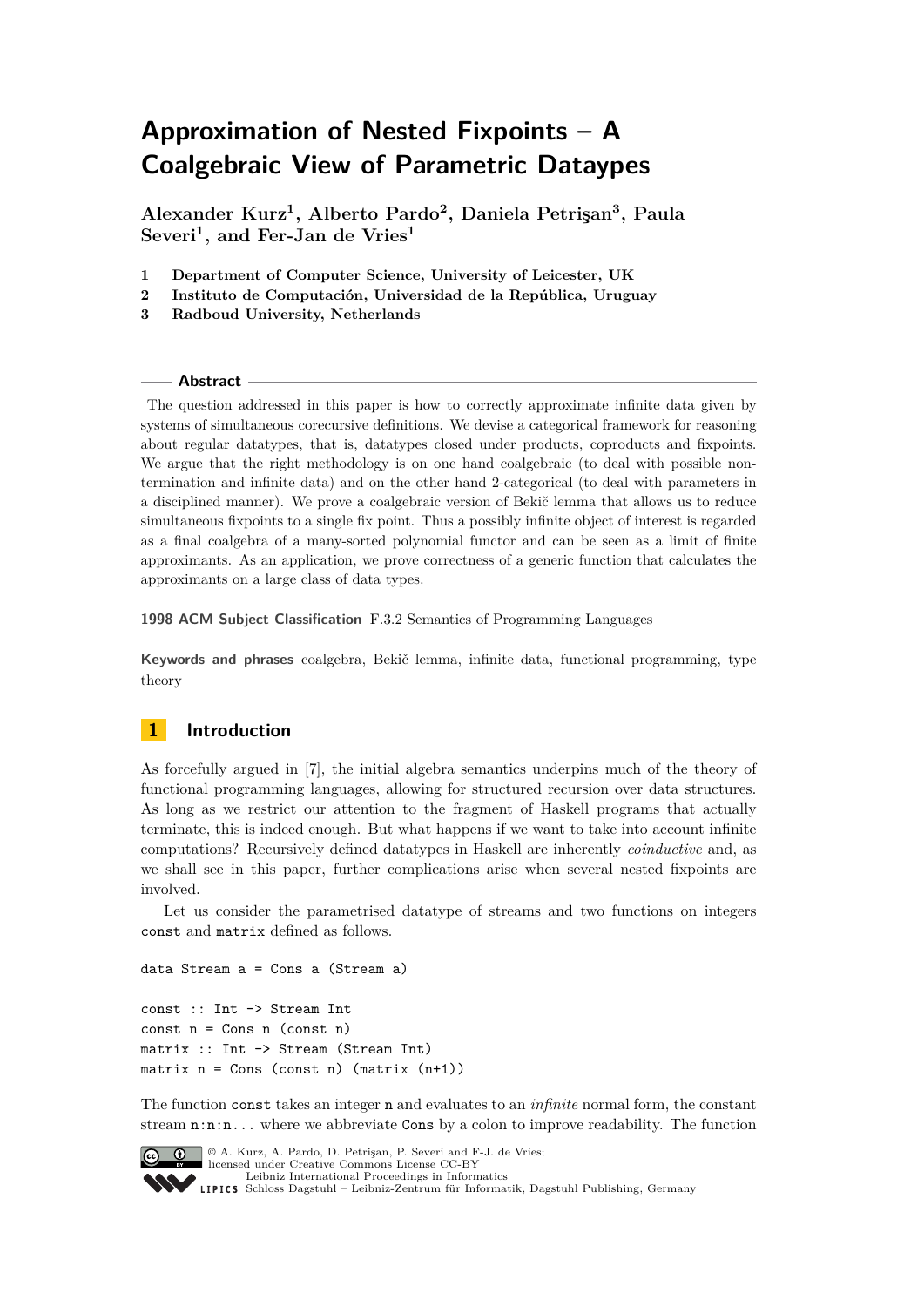matrix evaluated at 0 also yields an infinite computation whose normal form is the stream of streams

$$
(0:0:0:\ldots):(1:1:1:\ldots):(2:2:2:\ldots):\ldots
$$

This is obtained as the limit of the following reduction sequence:

matrix  $0 \rightarrow$  Cons (const0) (matrix 1)  $\rightarrow$  Cons (Cons 0 (const 0)) (Cons (const1) (matrix 2)) → *. . .*

With finite resources printing an infinite stream like  $(0:0...)$  is impossible. One could try to see this stream as the limit of an  $\omega$  long sequence of growing finite terms

 $0, 0:0, 0:0:0, \ldots$ 

How would this work for the infinite normal form of matrix 0? Continuing in the same manner as before would give a converging sequence of length  $\omega^2$  of prefixes:

```
0 0:0 ... (0:0:...)(0:0:\ldots):1 (0:0:\ldots):1:1 \ldots (0:0:\ldots):(1:1:\ldots)...
```
Note that there is no clue that after 0:0:... the sequence will continue and indeed a naive Haskell implementation would evaluate only the head of matrix 0 and thus would render only a sequence of  $0's$ . In the above sequence of approximants we are missing any indication where the terms are incomplete. A much better sequence of approximants would be

```
\bullet, (0:\bullet):\bullet, (0:0:\bullet):(1:\bullet):\bullet, (0:0:0:\bullet):(1:1:\bullet):(2:\bullet):\bullet, ...
```
Each of these truncations (or approximating terms) is finite and can in principle be printed, as we show in Section [4.](#page-10-0) This raises interesting Haskell questions: given a nested datatype T, how to define a generic datatype B T for such truncations and how to define a generic function trunc of type Nat  $\rightarrow$  T  $\rightarrow$  B T that allows us to print these approximants. Moreover the above sequence of truncations is  $\omega$ -long, suggesting that conceptually we transformed the two nested fixpoints involved in the datatype  $\texttt{Stream}(\texttt{Stream}(\texttt{Int}))$  into a single fixpoint. Let us analyse this problem from a category theoretic perspective. Consider a category  $\mathcal{C}$ , assumed for simplicity complete and cocomplete. The datatype  $\text{Stream}(X)$ depending on the parameter  $X$  in  $C$  can be regarded as the final coalgebra, i.e. the greatest fixpoint  $\nu F_X$  of a functor  $F_X : C \to C$  given by  $F_X Z = X \times Z$ . Therefore the datatype  $\texttt{Stream}(\texttt{Stream}(X))$  is isomorphic to a final coalgebra of  $F_{\texttt{Stream}(X)}$ , that is,

$$
\nu Y.(\nu Z. X \times Z) \times Y. \tag{1}
$$

Performing *ω* reductions of matrix 0 following the leftmost strategy in the example above is roughly the same as approximating this final coalgebra by iterating only on *Z*. But the sequence obtained in this way does not converge to the infinite normal form. On the other hand, iterating on *Y* alone does not work either because  $\nu Z.X \times Z$  contains infinite streams which are not printable. The solution is to iterate on *Y* and *Z* simultaneously. This can be done by using a version of the Bekič lemma which states that the final coalgebra [\(1\)](#page-1-0) can be obtained as the first projection of the final coalgebra for the endofunctor on  $\mathcal{C}^2$  given by

<span id="page-1-0"></span>
$$
\left(\begin{array}{c} Y \\ Z \end{array}\right) \mapsto \left(\begin{array}{c} Z \times Y \\ X \times Z \end{array}\right).
$$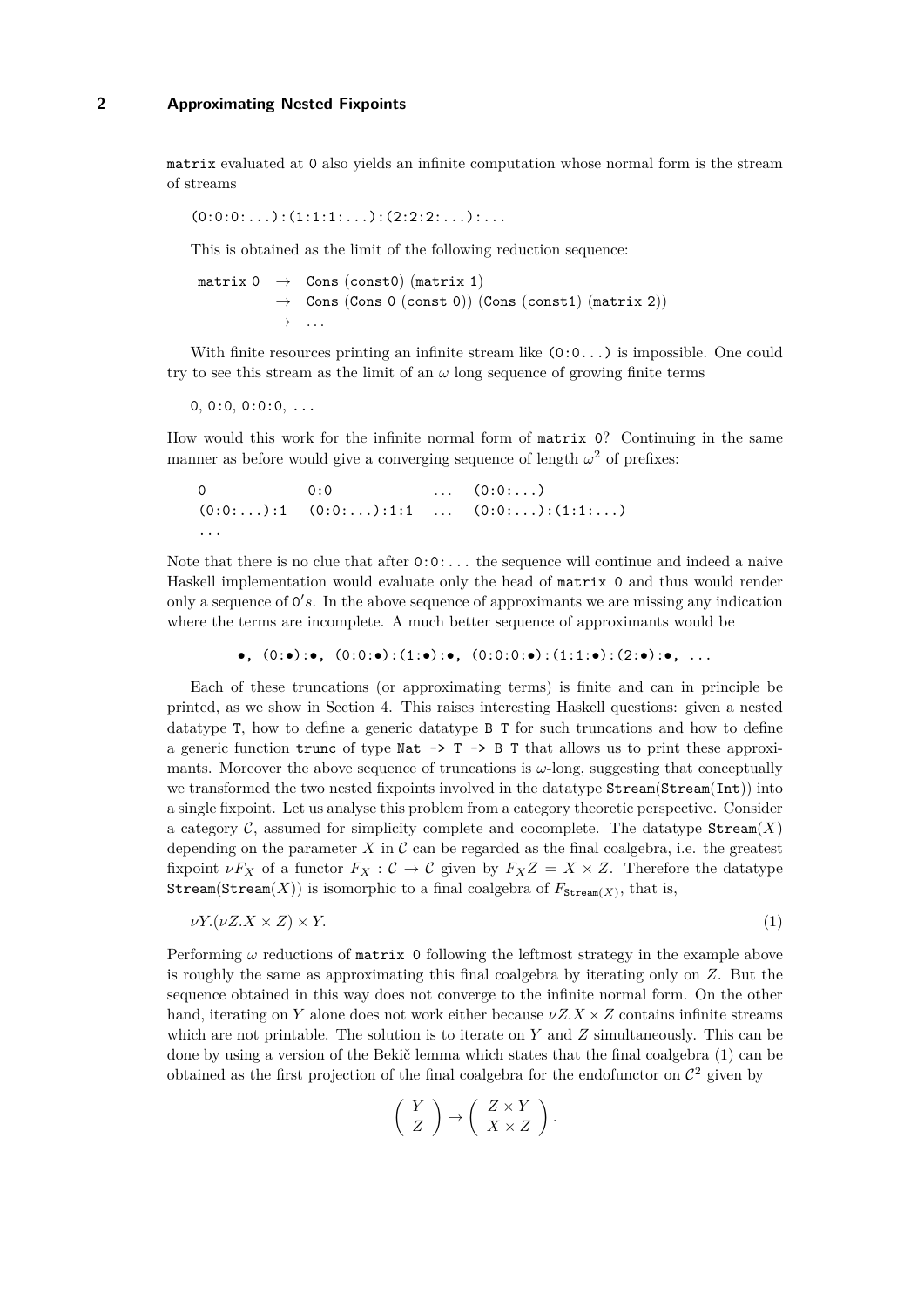Since this is a polynomial functor, a final coalgebra can be obtained as a limit of the final  $ω$ -chain in  $\mathcal{C}^2$ . Thus, the problem of obtaining an  $ω$ -long sequence of truncations for an element of a datatype containing several nested fixpoints can be solved by approximating instead elements of a final coalgebra for a polynomial functor on  $\mathcal{C}^n$  for a positive integer *n*.

Another question is how to deal with parameters in a coherent manner. We saw that the parametrised datatype  $\text{Stream}(X)$  can be obtained as the fixpoint  $\nu F_X$  of a C-endofunctor. But Stream is itself a functor, and this can be *proved* using the universal property of the final coalgebra. One can define its action on arrows (the so called map function), using a mediating coalgebra morphism arising from finality (the unfold map).

However, a more systematic approach to defining the parametrised datatype is to consider families of fixpoints in one go. So instead of considering a  $C$ -endofunctor  $F_X$  with a parameter we consider the bifunctor  $F: \mathcal{C}^2 \to \mathcal{C}$  given by  $F(X,Y) = X \times Y$ . This induces the endofunctor  $F \circ (1, -)$  on the category  $[\mathcal{C}, \mathcal{C}]$  of endofunctors on  $\mathcal{C}$ , given by  $G \mapsto F \circ (1, G)$ , as in [\[21\]](#page-15-1). The functor Stream can be defined as the greatest fixpoint of the higher-order functor  $F \circ \langle 1, -\rangle : [\mathcal{C}, \mathcal{C}] \to [\mathcal{C}, \mathcal{C}]$ , where we write 1 for identity functors.



We have a canonical natural transformation unfold and for every  $X$  in  $C$  the morphism unfold<sub>*X*</sub> : Stream(*X*)  $\rightarrow$  *X* × Stream(*X*) is the structure map of the final *F*<sub>*X*</sub>-coalgebra.

Higher-order functors have been used in [\[8,](#page-15-2) [22\]](#page-15-3) to obtain a categorical semantics for nested datatypes, that is, parametrised datatypes defined inductively and in whose declarations the type parameter changes. This approach – inherently 2-categorical – is essential for formalising the relation between the different categories of coalgebras whose final objects are considered.

It remains to understand what is the precise formulation of the Bekič rule that we can apply. The result that allows to transform nested fixpoints into a single one is originally due to Bekič, see [\[17\]](#page-15-4), and was formulated in terms of least fixpoints of continuous maps on cpo's. Categorical fixpoints rules have been established by Lehmann and Smyth [\[21\]](#page-15-1) and, under the assumption of algebraic completeness, by Freyd [\[15\]](#page-15-5) and Fiore [\[14\]](#page-15-6). Stronger versions of Freyd's results are given in [\[4\]](#page-15-7). We are also indebted to an unpublished note of Pitts [\[23\]](#page-15-8) which develops a 2-categorical calculus for fixpoints and covers, albeit without proof, simultaneous least fixpoints.

The 2-categorical theory of nested initial algebra has been developed in [\[9,](#page-15-9) [13\]](#page-15-10). Of course these results can be recast in the dual coalgebraic setting. In particular the dual of the Bekič rule we consider in this paper is called the "pairing identity" in [\[9\]](#page-15-9). Nevertheless, our proof of this identity (see Theorem [3](#page-5-0) and Corollary [4\)](#page-5-1) is rather different and relies on exhibiting some adjunctions between categories of coalgebras (Lemma [5](#page-6-0) and Lemma [6\)](#page-6-1). The latter results are interesting in their own right and can also be used for reducing multi-sorted coalgebras to one-sorted ones. The paper is organised as follows. Section [2](#page-3-0) establishes adjunctions between several categories of coalgebras and as a consequence we obtain a 2-categorical proof of the Bekič rule. Section [3](#page-7-0) explains how to obtain truncations of elements of a final coalgebra. Section [4](#page-10-0) gives a generic implementation of the truncations as a function that can operate on a large class of data types and applies the theory developed in the previous sections to prove its correctness.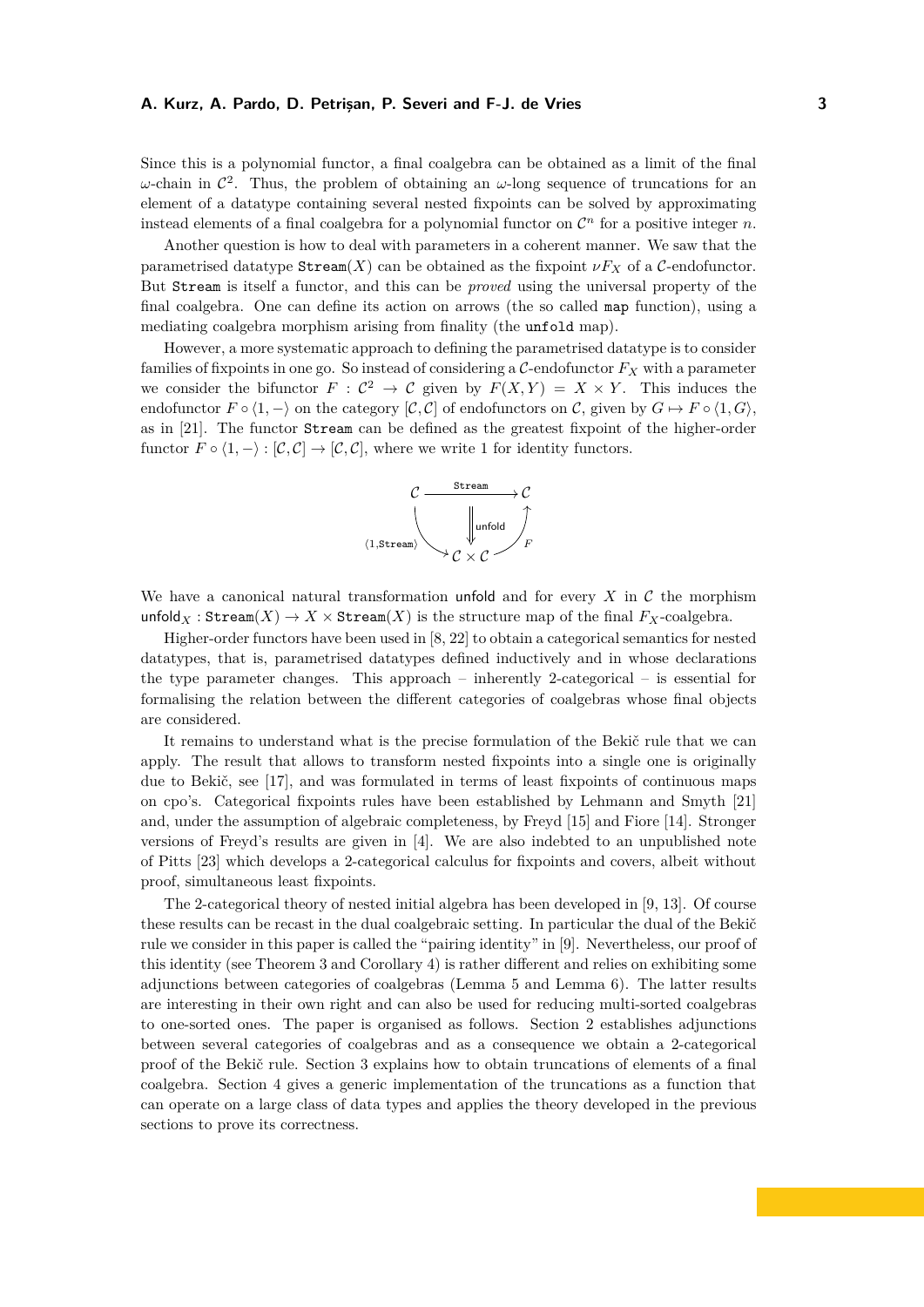## <span id="page-3-0"></span>**2 A coalgebraic treatment of the Bekič rule**

As argued in the introduction, we need higher-order functors to deal with parametricity, and thus our setting is 2-categorical. For the convenience of the reader we briefly recall basic definitions, but we emphasise that very little of this theory is required to understand our results. Moreover, the basic example of a 2-category is Cat – the category of small categories. The reader unfamiliar with 2-categories is asked to instantiate *0-cell* with *category* (or data type), *1-cell* with *functor* (or parametrised type) and *2-cell* with *natural transformation* (or polymorphic function). Formally, a 2-category C consists of the following data:

- a class of objects or  $\theta$ -cells, denoted  $A, B, C, \ldots$
- for any 0-cells *A, B* a category  $\mathbb{C}(A, B)$ . Objects of  $\mathbb{C}(A, B)$  are called *1-cells* and are denoted by  $f: A \to B$ , while morphisms in  $\mathbb{C}(A, B)$ , usually denoted by  $\alpha: f \Rightarrow q$ :  $A \rightarrow B$ , or simply  $\alpha : f \Rightarrow g$ , are called *2-cells*. Composition in  $\mathbb{C}(A, B)$  is denoted by  $\circ$ and is called *vertical composition*. The identity arrow on  $f : A \rightarrow B$  will be denoted  $1_f$ , or sometimes just *f*.
- for any 0-cells  $A, B, C$  a functor  $* : \mathbb{C}(A, B) \times \mathbb{C}(B, C) \rightarrow \mathbb{C}(A, C)$ , called *horizontal*  $\sim$ *composition*. The horizontal composition of 2-cells  $\alpha : f \Rightarrow f' : A \rightarrow B$  and  $\beta : g \Rightarrow g'$ :  $B \to C$  is denoted by  $\beta \alpha : gf \Rightarrow g'f' : A \to C$ .
- for any 0-cell *A* an identity 1-cell  $1_A : A \to A$ , called the identity on *A*.

Furthermore, both horizontal and vertical composition are required to be associative and unitary. The graphical representation of 2-cells is very useful since one can compose or *paste* 2-cells in any order. This is sound because from the functoriality of the horizontal composition we obtain the so called interchange law:  $(\beta' \alpha') \circ (\beta \alpha) = (\beta' \circ \beta)(\alpha' \circ \alpha)$  for any 2-cells as in the diagram.



To improve readability of diagrams and for consistency with the 2-category theoretical literature, we use small letters for 1-cells. But, when we instantiate  $\mathbb C$  with a category of categories, 1-cells correspond to functors, and will be denoted by capital letters.

In what follows we will consider a 2-category  $\mathbb C$  that has 2-products. This implies the existence of products at the level of 0-cells satisfying the usual universal property; so a pair of 1-cells  $p : A \to B$  and  $q : A \to C$  yields a unique 1-cell  $\langle p, q \rangle : A \to B \times C$ . Moreover, any 2-cell of the form  $f \Rightarrow g : A \rightarrow B \times C$  is essentially a pair  $\langle \xi, \zeta \rangle$  with  $\xi : \pi_1 f \Rightarrow \pi_1 g : A \rightarrow B$ and  $\zeta : \pi_2 f \Rightarrow \pi_2 g : A \to C$ . For the exact definition, see [\[18\]](#page-15-11). We need 2-products to incorporate parameters.

Given a 1-cell  $f : A \times B \to B$  we will consider, as motivated by the example given in the introduction, the functor  $f(1, -): \mathbb{C}(A, B) \to \mathbb{C}(A, B)$ , that maps a 1-cell  $u : A \to B$  to the 1-cell  $f(1_A, u)$ . To simplify the notation, we will denote the categories of coalgebras for the  $\mathbb{C}(A, B)$ -functor  $f(1, -)$  by Coalg $_A^A(f)$  and, we will call an  $f(1, -)$ -coalgebra simply an *f*-coalgebra. Objects of this category are of the form  $(u, \xi)$  where  $u : A \to B$  is a 1-cell in  $\mathbb C$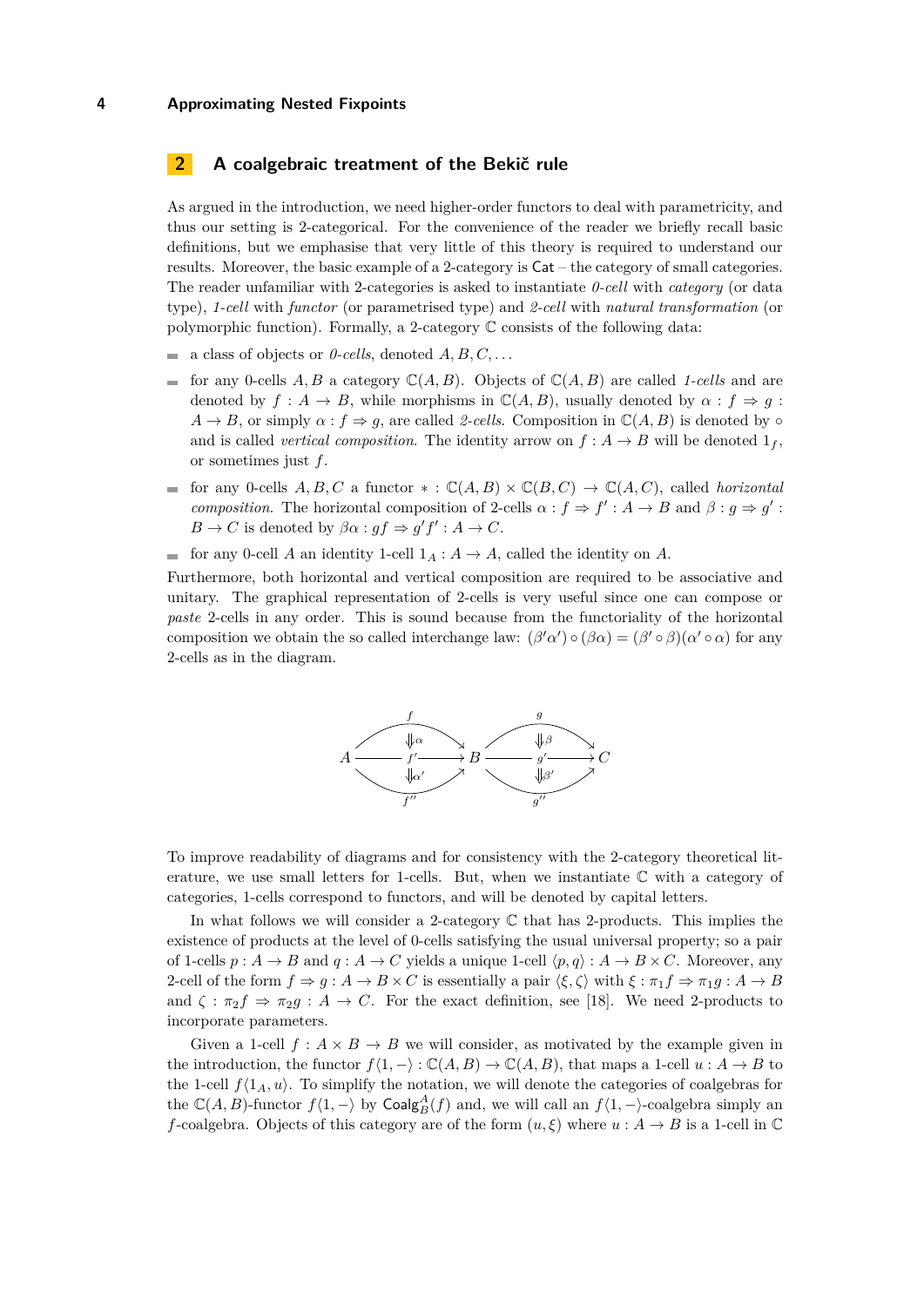and  $\xi$  is a 2-cell as in the next figure.



A morphism between coalgebras  $(u, \xi)$  and  $(u', \xi')$  is a 2-cell  $\alpha : u \Rightarrow u'$  such that  $\xi' \circ \alpha =$  $f\langle 1, \alpha \rangle \circ \xi$ .

As an example, instantiate  $\mathbb C$  to Cat, put  $A = B =$  Set and let the 1-cell f be the bifunctor  $F: \mathsf{Set}^2 \to \mathsf{Set}$  mapping  $(X, Y)$  to  $X \times Y$ . The final coalgebra in  $\mathsf{Coalg}^A_B(f)$  in this instance is the Stream functor described in the introduction.

A final object in the category  $\text{Coalg}_{B}^{A}(f)$ , when it exists, will be denoted by  $(\nu f, \text{ufld})$ . Notice that  $\nu f : A \to B$  is a 1-cell.

Aside form having 2-products, we require the 2-categories we consider to have a *stability of fixpoints* property [\(2\)](#page-4-0) that was also required in [\[23\]](#page-15-8).

**Stability of fixpoints.** Consider 1-cells  $f : A \times B \rightarrow B$  and  $h : A' \rightarrow A$ . Using h we obtain a 1-cell  $f(h \times 1)$ :  $A' \times B \to B$ . This in turn gives rise to the endofunctor  $f(h, -)$  on  $\mathbb{C}(A',B)$ , for which we consider the corresponding category of coalgebras  $\mathsf{Coalg}^{A'}_B(f(h \times 1))$ . Then we require that the final coalgebra  $\nu(f(h \times 1))$  exists whenever the final coalgebra  $\nu f$ does, and moreover

<span id="page-4-0"></span>
$$
\nu(f(h \times 1)) = (\nu f)h\tag{2}
$$

▶ **Remark 1.** *If for a 1-cell*  $h : A' \to A$  *the functor*  $\mathbb{C}(h, B) : \mathbb{C}(A, B) \to \mathbb{C}(A', B)$  *mapping*  $u : A \to B$  *to*  $u h : A' \to B$  *has a left adjoint*,<sup>[1](#page-0-0)</sup> *then* [\(2\)](#page-4-0) *is satisfied. Indeed, since*  $\mathbb{C}(h, B) \circ$  $(f(1,-)) \simeq (f(h,-)) \circ \mathbb{C}(h,B)$ , the adjunction between  $\mathbb{C}(A,B)$  and  $\mathbb{C}(A',B)$  lifts to an *adjunction between the corresponding categories of coalgebras:*

$$
\begin{array}{ccc}\n\text{Coalg}_{B}^{A}(f) & \xrightarrow{\mathsf{Coalg}_{B}^{A'}(f(h \times 1))} \\
\downarrow^{\mathsf{Coalg}_{B}^{A'}(f(h \times 1))} & \downarrow^{\mathsf{Coalg}_{B}^{A'}(f(h \times 1))} \\
\downarrow^{\mathsf{C}(A, B)} & \xrightarrow{\mathsf{C}(A', B) \searrow^{\mathsf{C}(h, \mathsf{C})}} f\langle h, \neg \rangle^{\mathsf{C}(A', B)}\n\end{array}
$$

*In particular, since right adjoints preserve all limits, and hence final objects, the final coalgebra*  $\nu(f(h \times 1))$  *exists whenever*  $\nu f$  *does, and moreover* [\(2\)](#page-4-0) *holds.* 

The situation we are interested in is the following. Assume we have two 1-cells

 $f: A \times B \times C \rightarrow B$   $g: A \times B \times C \rightarrow C$ 

such that there exists a final coalgebra in  $\text{Coalg}_{C}^{A \times B}(g)$ . We can 'plug in' the 1-cell  $\nu g$ :  $A \times B \to C$  into *f* to obtain a 1-cell that we will denote by  $f \prec \nu g : A \times B \to B$ , which is

As an example, let  $\mathbb C$  be the 2-category of locally finitely presentable categories. In this case, left Kan extensions exist, so the functors  $\mathbb{C}(h, B)$  have left adjoints. However, in general, the existence of left Kan extensions is a stronger requirement than [\(2\)](#page-4-0) and is not required in the proof of the Bekič rule.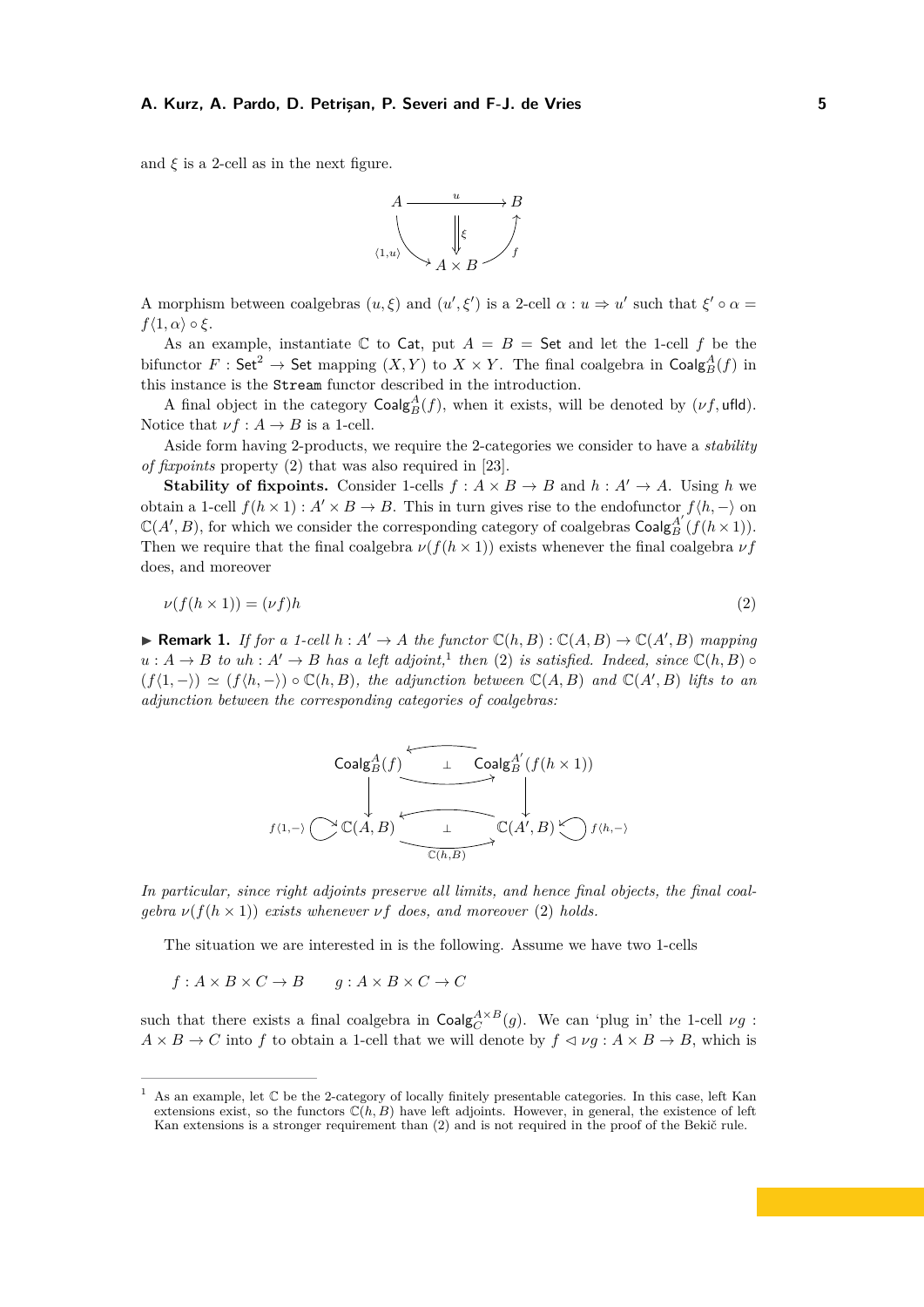<span id="page-5-2"></span>formally defined as the composition  $f\langle \pi_A, \pi_B, \nu g \rangle$ . The 1-cell of interest is the final coalgebra

$$
\nu(f\langle \pi_A, \pi_B, \nu g \rangle) \tag{3}
$$

In Cat when we instantiate f and q to functors  $F: \mathcal{A} \times \mathcal{B} \times \mathcal{C} \to \mathcal{B}$  and  $G: \mathcal{A} \times \mathcal{B} \times \mathcal{C} \to \mathcal{C}$ . the 1-cell in [\(3\)](#page-5-2) actually gives a functor from  $A$  to  $B$  that for a parameter  $X$  in  $A$  computes  $\nu Y.F(X, Y, \nu Z.G(X, Y, Z))$ . The aim of the generalised Bekič rule is to establish that this fixpoint is the first projection of the greatest fixpoint of the many-sorted functor given by

$$
\left(\begin{array}{c} Y \\ Z \end{array}\right) \mapsto \left(\begin{array}{c} F(X,Y,Z) \\ G(X,Y,Z) \end{array}\right).
$$

Coming back to the 2-categorical setting, we want to find the connection between the final objects (when they exist) of the categories  $\text{Coalg}_{B}^{A}(f\langle\pi_{A},\pi_{B},\nu g\rangle)$ , respectively  $\mathsf{Coalg}^A_{B \times C}(\langle f, g \rangle).$ 

 $\triangleright$  **Notation 2.** *Consider 1-cells*  $f : A \times B \times C \rightarrow B$  *and*  $h : A \times B \rightarrow C$ *. Let*  $f \triangleleft h$ *denote the composition*  $f\langle \pi_A, \pi_B, h \rangle : A \times B \to B$  *and, we abbreviate by*  $\langle f, h \rangle$  *the pair*  $\langle f, h\langle \pi_A, \pi_B \rangle \rangle : A \times B \times C \rightarrow B \times C$ . The natural way to obtain from f and h a 1-cell *with codomain*  $B \times C$  *is to precompose h with projections and then use the standard product pairing. Denoting this 1-cell by*  $\langle f, h \rangle$  *is only a mild abuse of notation.* 

Using this notation, we study the diagram



where the vertical arrows are forgetful functors and  $\pi_1$  – denotes composition with the projection  $\pi_1 : B \times C \to B$ . The functors *L* and *I* are explained in Lemmas [5,](#page-6-0) while the functor  $(-)$ <sup>†</sup> is introduced in Lemma [6.](#page-6-1) From these lemmas we obtain:

<span id="page-5-0"></span>**Fineorem 3.** The diagram above commutes. Further,  $\text{Coalg}_B^A(f \vartriangleleft \nu g)$  is a full reflective *subcategory of*  $\textsf{Coalg}_{B \times C}^A(\langle f, \nu g \rangle)$  *and*  $(-)^{\dagger}$  *creates final objects.* 

<span id="page-5-3"></span>Before stating the two lemmas let us show how the Bekič rule follows.

<span id="page-5-1"></span> $\triangleright$  **Corollary 4.** *Assume*  $\nu(f \triangleleft \nu g)$  *exists. Then*  $\nu \langle f, g \rangle$  *also exists and we have* 

$$
\nu(f \lhd \nu g) = \pi_1 \nu \langle f, g \rangle. \tag{4}
$$

**Proof.** If Coalg $_A^A(f \triangleleft \nu g)$  has a final object, then by Lemma [5,](#page-6-0) *I* preserves it, since as a right adjoint it preserves all limits, see [\[10,](#page-15-12) Prop 3.2.2]. Moreover, *L* also preserves the final coalgebra, since by Lemma [5](#page-6-0) *L* is a reflector, and thus we can use [\[10,](#page-15-12) Prop 3.5.3]. By Lemma [6](#page-6-1) the functor  $(-)$ <sup>†</sup> creates final objects, so  $\nu \langle f, g \rangle$  exists. We conclude that  $L \circ (-)$ <sup>†</sup> maps the final coalgebra in  $\mathsf{Coalg}^A_{B \times C}(\langle f, g \rangle)$  to the final coalgebra in  $\mathsf{Coalg}^A_B(f \lhd \nu g)$ . But the composite  $L \circ (-)^{\dagger}$  acts on the carrier 1-cells of the final coalgebras by composing with the projection on the first component. Therefore we obtain  $(4)$ .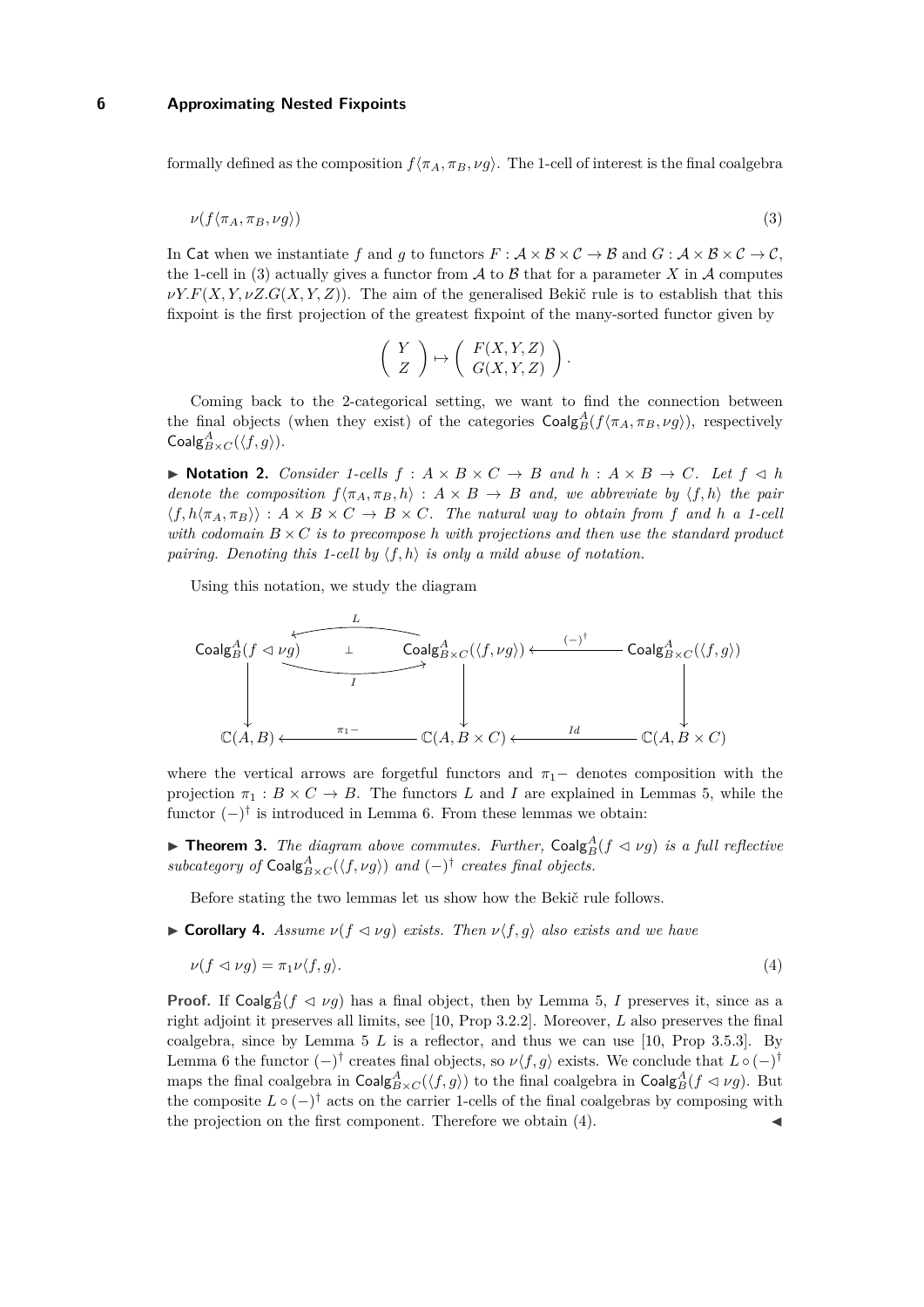<span id="page-6-0"></span> $\blacktriangleright$  **Lemma 5.** *Consider 1-cells*  $f : A \times B \times C \to B$  *and*  $h : A \times B \to C$ *. Then* Coalg $_A^A(f \triangleleft h)$ *is isomorphic to a full reflective subcategory of*  $\textsf{Coalg}^A_{B \times C}(\langle f, h \rangle)$ .

**Sketch.** We exhibit an adjunction  $L \dashv I$  :  $\textsf{Coalg}^A_B(f \vartriangleleft h) \to \textsf{Coalg}^A_{B \times C}(\langle f, h \rangle)$  and show that *I* is full and faithful. *I* acts on an  $f \leq h$ -coalgebra  $\xi$  by

$$
\begin{array}{ccc}\nA & \xrightarrow{u} & B \\
\downarrow & & \downarrow & \\
\langle 1, u \rangle & \searrow & A \times B\n\end{array}\n\quad \rightarrow \quad\n\begin{array}{ccc}\nA & \xrightarrow{\langle u, h \langle 1, u \rangle \rangle} & B \times C \\
\downarrow & & \downarrow & \\
\langle 1, u, h \langle 1, u \rangle \rangle & \searrow & A \times B \times C\n\end{array}
$$

A coalgebra homomorphism  $\alpha: u \Rightarrow u': A \rightarrow B$  in  $\text{Coalg}_B^A(f \prec h)$  is mapped by *I* to  $\langle \alpha, h \langle 1, \alpha \rangle \rangle$  and it is immediate to verify that this is indeed a coalgebra morphism in  $\mathsf{Coalg}_{B \times C}^A(\langle f, h \rangle).$ 

The functor *L* acts on an  $\langle f, h \rangle$ -coalgebra  $\langle \xi, \zeta \rangle$  as follows. We use that  $f \prec h = f\langle 1, h \rangle$ .



It is routine to check that when  $\langle \alpha, \beta \rangle$  is a morphism in Coalg ${}_{B \times C}^A(\langle f, h \rangle)$  then  $\alpha$  is a morphism in Coalg $^A_B(f \triangleleft h)$ . Moreover, one readily verifies that *L* is left adjoint to *I*.

<span id="page-6-1"></span>**Lemma 6.** *Consider 1-cells*  $\langle f, g \rangle : A \times B \times C \rightarrow B \times C$ *. Then there exists a faithful*  $functor\ (-)^\dagger: \mathsf{Coalg}^A_{B \times C}(\langle f, g \rangle) \rightarrow \mathsf{Coalg}^A_{B \times C}(\langle f, \nu g \rangle)$  that creates final objects.

**Sketch.** Consider a coalgebra  $\langle \xi, \zeta \rangle$  in  $\text{Coalg}_{B \times C}^A(\langle f, g \rangle)$  as in the left diagram in [\(5\)](#page-6-2). Then  $\zeta : v \Rightarrow g\langle 1, u, v \rangle$  is a coalgebra in  $\text{Coalg}_{C}^A(g(\langle 1, u \rangle \times 1))$ . By the stability condition [\(2\)](#page-4-0), the final object in the latter category is isomorphic to



Thus there exists a unique coalgebra morphism  $\zeta^{\dagger}$  :  $v \Rightarrow \nu g\langle 1, u \rangle$  such that

<span id="page-6-2"></span>
$$
(\text{ufld}\langle 1, u \rangle) \circ \zeta^{\dagger} = (g(\langle 1, u \rangle \times 1)\langle 1, \zeta^{\dagger} \rangle) \circ \zeta
$$

We can now define the functor  $(-)$ <sup>†</sup> on objects by



On arrows the functor  $(-)$ <sup>†</sup> is defined as identity. One can show that  $(-)$ <sup>†</sup> creates final objects. J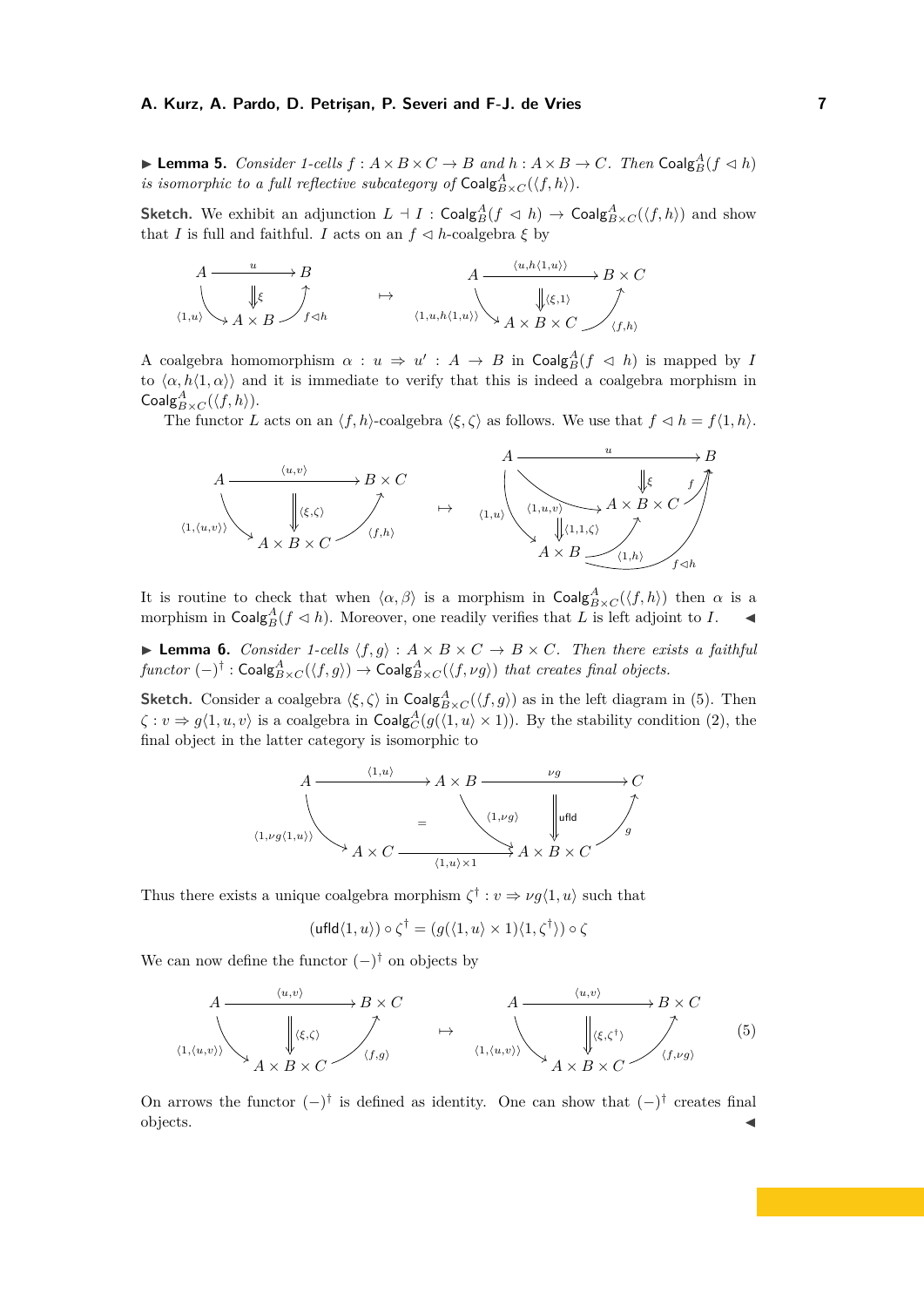<span id="page-7-1"></span>

**Figure 1** Approximating *F ω* 1

## <span id="page-7-0"></span>**3 Truncating elements of final coalgebras**

Having eliminated fixpoints using the Bekič rule, the remaining problem is approximating elements of the final  $F$ -coalgebra, for a polynomial  $F$  on  $Set<sup>n</sup>$  for some positive integer  $n$ . Even though it is essential for us to allow  $\mathsf{Set}^n$  for  $n > 1$  to account for nested fixpoints, the following simple example is illustrative.

**Example 7.** Let  $F : \mathsf{Set} \to \mathsf{Set}$  be given by  $FX = \{a, b\} \times X \times X$ . We want to approximate infinite binary trees with nodes *a, b*, that is, elements of the final *F*-coalgebra, the carrier of which we write as  $F^{\omega}$ 1. As a data type of approximants we choose the initial  $({\lbrace \bullet \rbrace} + F)$ algebra, the carrier of which we write as  $(\bullet + F)^\omega 0$ . We then have injections *i* and *e* 

$$
F^{\omega}1 \xrightarrow{i} (\bullet + F)^{\omega}1 \xleftarrow{e} (\bullet + F)^{\omega}0
$$

In the following we will need the final sequence of *F* consisting of projections of elements of  $F^{\omega}$ 1 and the initial sequence of  $(\{\bullet\}+F)$  consisting of the possible truncations of elements of  $F^{\omega}$ 1. Both sequences embed into the final sequence of  $(\{\bullet\} + F)$ , which will be used to define the metric that allows us to capture the approximation of infinite elements of  $F^{\omega_1}$  by truncations.

Writing • for  $\{\bullet\}$ , this data is made visible in Fig. [1.](#page-7-1) We consider the horizontal arrows in the middle row as inclusions and do not give them names. Similarly, we will often treat *i* and *e* as inclusions and drop them from our notation.  $i_0, p_0, e_0, q_0$  are uniquely determined by their types and *j*<sub>0</sub> maps the element of 1 to •. We put  $p_{n+1} = F p_n$  and for  $f \in \{i, e, j, q\}$  we let  $f_{n+1} = \text{inv } F f_n$ , where inr is a right coprojection map. The  $p_n^{\omega}$ ,  $q_n^{\omega}$ , and *i* are determined by  $F^{\omega}1$  and  $(\bullet + F)^{\omega}1$  being limits.

<span id="page-7-2"></span>
$$
\blacktriangleright \text{Proposition 8. In } Fig.1, \text{ we have } q_n \circ e_{n+1} \circ j_n = i_n.
$$

We call elements of  $(\bullet + F)^n 0$  *truncations* (or approximations).

**F** Remark. Why do we use the  $(\bullet + F)^n 0$  and not the  $F^n 1$  as the range of truncations? As will become clear in Section [4,](#page-10-0) in our code we need a datatype for truncations in order to print them. To this end we need to use a constructor, which, in our code, is given by •. As far as the implementation is concerned, it is indisputable that we need  $\bullet$ . The only question that remains is how to interpret the  $\bullet$  in the code from a semantic perspective. In particular,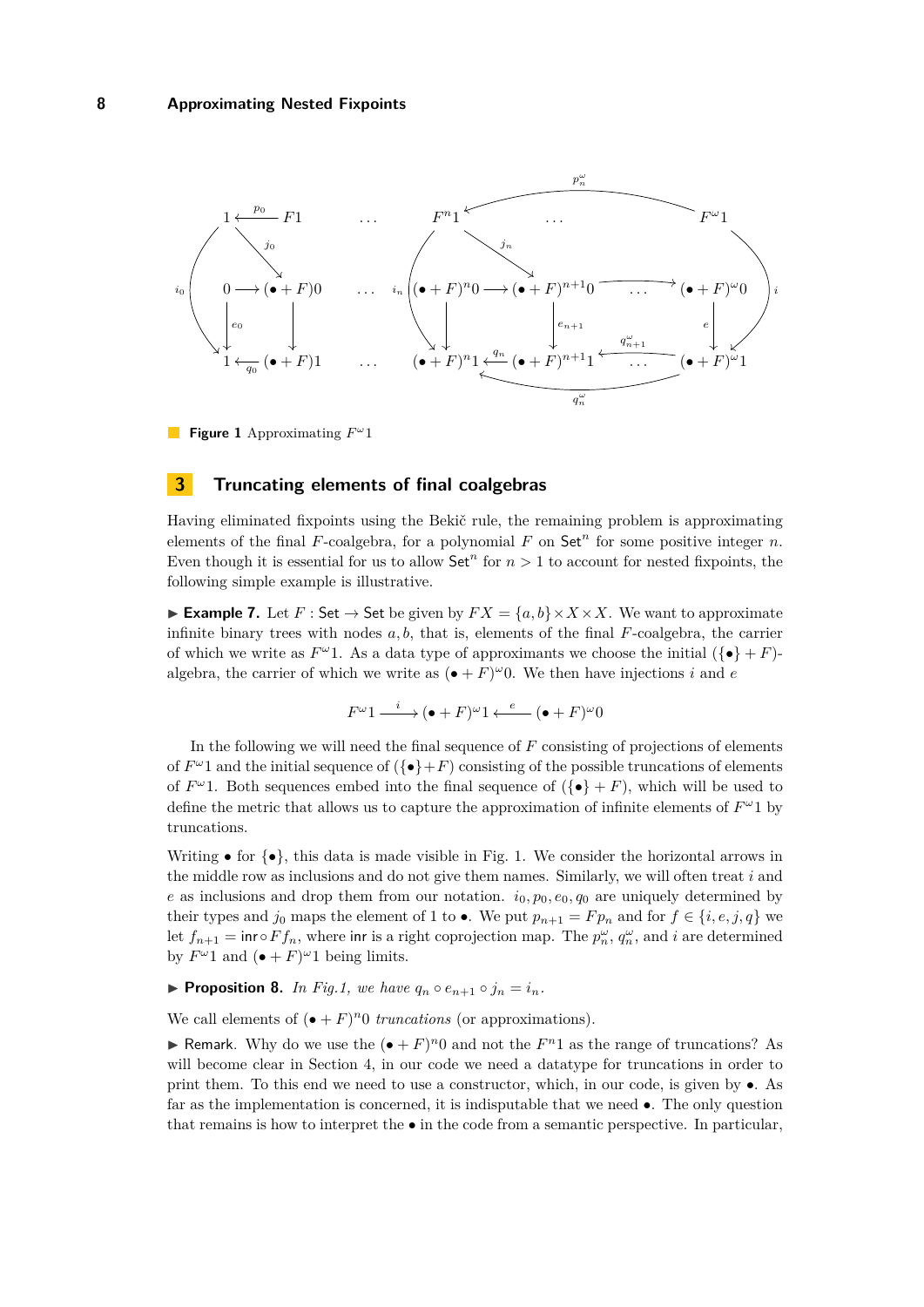why don't we interpret the  $\bullet$  of the program as the element of 1 in  $\prod F^n 1$ ? There are two reasons for this.

**1.** It is true that the final sequence suggests considering truncations as elements of  $\prod F^n 1$ . However, truncations are required to be finite terms, so from a conceptual point of view, it is natural to regard them as elements of an initial algebra or an inductively defined type. Since the initial algebra of *F* may be empty, as in the case of streams, we are using the initial algebra of  $\bullet + F$ . This section carries out the indispensable analysis of the relation between the initial sequence of  $\bullet + F$  and the final sequence of *F*.

A benefit of this analysis is that we solve a question raised by Barr's theorem, namely how to approximate a final coalgebra by an initial algebra if the initial algebra sequence is empty (due to  $F0 = 0$ ). To replace F by  $\bullet + F$  is an obvious idea, but one needs to deal with the fact that bullets can appear now at all levels and that is what we do in this section.

**2.** Our methodology of proving the productivity of programs in Section [4](#page-10-0) should be able to support correctness proofs of any implementation of printing. It is true that there always is an implementation that prints the • exactly where the final sequence has  $a \star (if \star \in 1$  is the element of 1 in the final sequence  $F<sup>n</sup>1$ ). But there are many other implementations. This becomes particularly important in the case of nested fixpoints. The implementation corresponding to the final sequence corresponds to a quite particular strategy of when each fixpoint is unfolded.

To reinforce this point, let us consider an as an example streams of streams of  $Int$ . After applying Bekič, we get the equations

$$
T = S \times T
$$

$$
S = \text{Int} \times S
$$

telling us that *S* is the type of streams over Int and *T* is the type of streams over *S*. Let us develop the final sequence for the functor

<span id="page-8-0"></span>
$$
F(T, S) = (S \times T, \text{Int} \times S).
$$

We use "o" for the 1 of type *T* and \$ for the 1 of type *S*. And we write "," for product. The first four elements of the sequence  $F<sup>n</sup>1$  are of the following types, with the first line referring to the first component (the *T*-component) and the second line referring to the second component (the *S*-component):

*o* (\$*, o*) (Int*,* \$)*,*(\$*, o*) (Int*,* Int*,* \$)*,*(Int*,* \$)*,*(\$*, o*) \$ (Int*,* \$) (Int*,* Int*,* \$) (Int*,* Int*,* Int*,* \$) (6)

This corresponds to an implementation that prints *n* elements of the first stream,  $n-1$ elements of the second stream and so on. But there are many other ways of printing streams of streams. For example, we may want to say that "we want to see more of early streams" and implement printing 2*n* elements of the first stream, 2(*n*−1) elements of the second stream, etc. So we need truncations of type ((Int*,* Int*,* Int*,* Int*,* \$)*,*(Int*,* Int*,* \$)*,*(\$*, o*)) which are not in any  $F<sup>n</sup>1$ , that is, they dont appear in the upper row of Diagram  $(6)$ .

**Example 9.** Let  $FX = \{a, b\} \times X \times X$ . Then [\(7\)](#page-9-0) shows a truncation that cannot be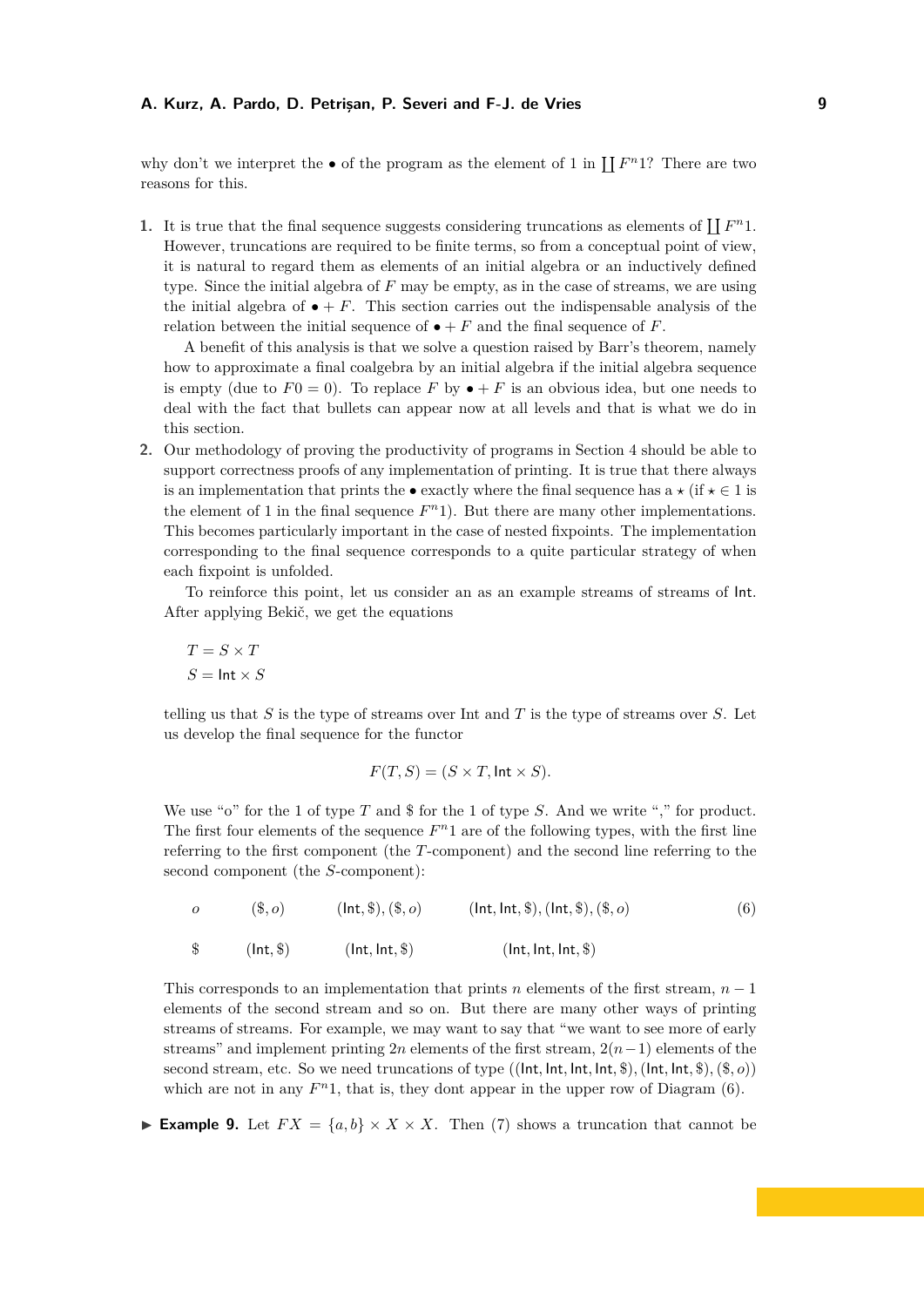obtained from any of the  $F^n$ 1.

<span id="page-9-0"></span>

The set of truncations, that is,  $(\bullet + F)^{\omega}0$ , carries a metric induced by the embedding  $e:(\bullet + F)^{\omega}0 \rightarrow (\bullet + F)^{\omega}1$  and the final sequence  $(\bullet + F)^{n}1$  as in Barr [\[5,](#page-15-13) Proposition 3.1]. Explicitly, for  $t, s \in (\bullet + F)^{\omega}1$  let  $d(t, s) = 0$  if  $t = s$  and else  $d(t, s) = 2^{-n}$  where *n* is the largest natural number such that  $q_n^{\omega}(t) = q_n^{\omega}(s)$ .

(7)

Consequently, we have a notion of convergence and Cauchy sequence we can apply to sequences of truncations. For an example consider some  $t \in F^{\omega}1$  and its *canonical sequence of truncations*  $j_n(p_n^{\omega}(t))_{n < \omega}$ :

<span id="page-9-1"></span>▶ **Proposition 10.** *For all*  $t \in F^\omega 1$  *the sequence*  $j_n(p_n^\omega(t))_{n \lt \omega}$  *converges to t.* 

Not all converging sequences of truncations converge to an element in *F <sup>ω</sup>*1:

**Example 11.** Let  $FX = \{0, 1\} \times X \times X$ . Then the following is a converging sequence of truncations that does not converge to an element of *F <sup>ω</sup>*1:

|  |                                                                                                                     |  | $0 \longrightarrow \bullet$ $0 \longrightarrow 0 \longrightarrow \bullet$ $0 \longrightarrow 0 \longrightarrow 0 \longrightarrow 0$ |  |                               |  |  |
|--|---------------------------------------------------------------------------------------------------------------------|--|-------------------------------------------------------------------------------------------------------------------------------------|--|-------------------------------|--|--|
|  |                                                                                                                     |  | $\bullet$ , $\downarrow$ , $\downarrow$ , $\downarrow$ , $\downarrow$ , $\cdot$                                                     |  |                               |  |  |
|  | and the contract of the contract of the contract of the contract of the contract of the contract of the contract of |  |                                                                                                                                     |  | $\bullet$ $\bullet$ $\bullet$ |  |  |

The following definition captures the intuition that a productive sequence is a sequence in which all bullets get eventually eliminated (because  $j_n(t_n)$  has no bullets below level *n*):

<span id="page-9-2"></span>**Definition 12.** A sequence  $(a_k)_{k<\omega}$  is called *productive* if it is Cauchy in  $(\bullet + F)^{\omega}0$  and if for all *n* there is  $t_n \in F^n 1$  and  $k < \omega$  such that  $q_n^{\omega}(e(a_k)) = i_n(t_n)$ .

We read  $q_n^{\omega}(e(a_k)) = i_n(t_n)$  as  $t_n$  'is below'  $a_k$ . Observe that the  $t_n$  in the definition necessarily converge to the same limit as the  $a_k$ . For an example note that for any  $t \in F^{\omega}1$ the canonical sequence converging to *t* introduced Proposition [10](#page-9-1) is productive (the proof uses Proposition [8\)](#page-7-2).

► **Corollary 13.** *If*  $(a_k)_{k \leq w}$  *is 'a productive sequence of truncations of t', that is, if for all n* there is *k* such that  $q_n^{\omega}(e(a_k)) = i_n(p_n^{\omega}(t))$ , then  $\lim a_k = t$ .

This shows that all elements of  $F^{\omega}1$  are approximated by a productive sequence. A stronger statement is:

<span id="page-9-3"></span>▶ **Proposition 14.** Let  $(a_k)_{k < \omega}$  be a sequence in  $(\bullet + F)^{\omega}0$ . Then,  $\lim a_k \in F^{\omega}1$  iff  $(a_k)_{k < \omega}$ *is productive.*

**Proof.** If  $\lim a_n = t \in F^{\omega}$ , then for all *n* there is *k* such that  $q_n^{\omega}(e(a_k)) = i_n(t_n)$  as required by Def. [12.](#page-9-2) Conversely, if  $a_k$  is productive, then it converges against the same limit as the *t*<sub>n</sub> from Def. [12.](#page-9-2) Now  $q_n^{\omega}(e(a_k)) = i_n(t_n)$  implies that there is  $t \in F^{\omega}1$  such that  $\lim t_n = t$ , hence  $\lim a_k = t$ .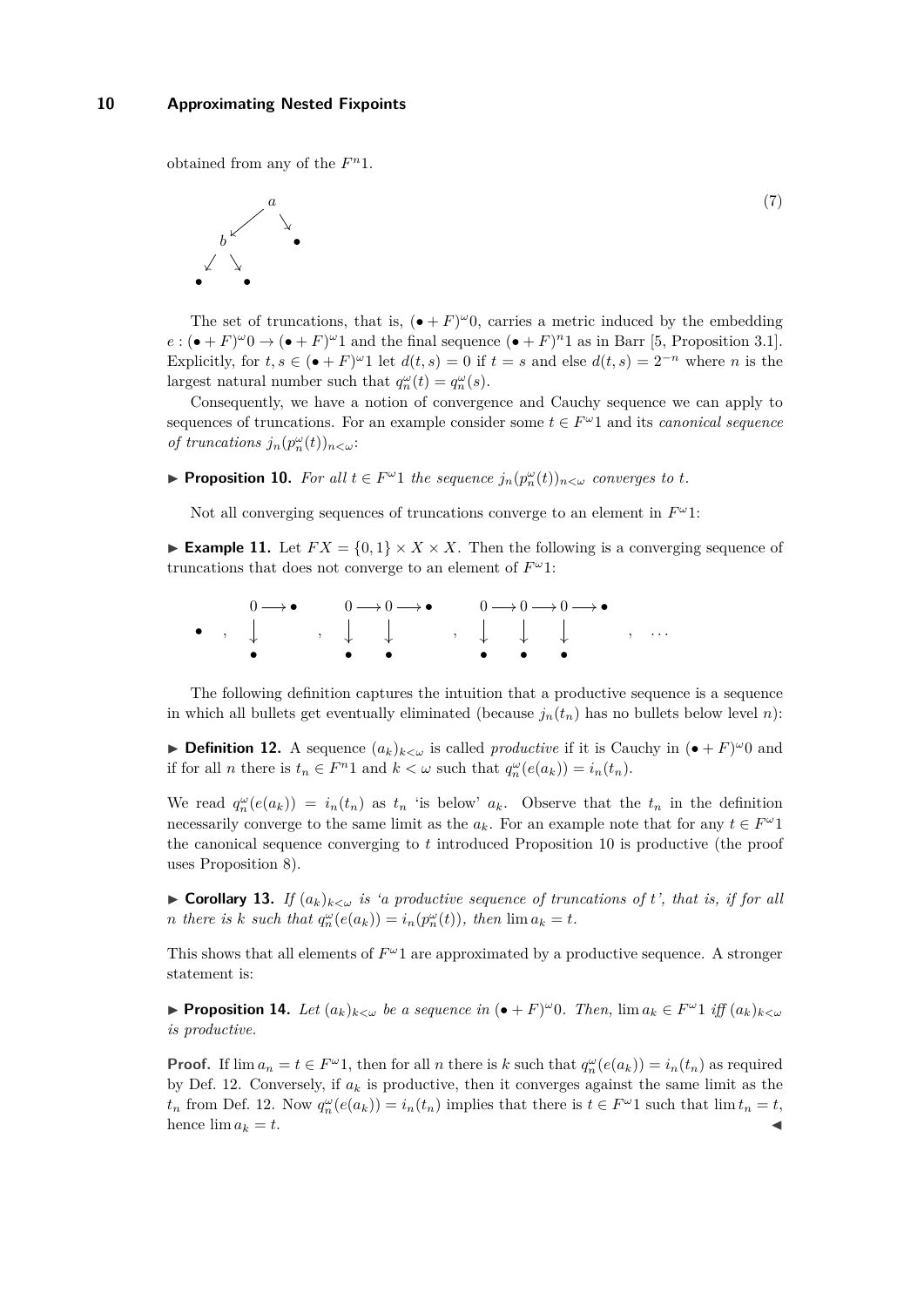Our analysis improves somewhat over Barr's original result as we do not have to assume that  $F0 \neq 0$  (which excludes e.g. streams). This comes at the cost that  $(\bullet + F)^{\omega}1$ has 'spurious elements' that are not in  $F^{\omega}$ 1. The following summarises two satisfactory characterisations of  $F^{\omega}1$  as a subset of  $(\bullet + F)^{\omega}1$ .

<span id="page-10-1"></span>**Theorem 15.** Let  $F : \mathsf{Set}^n \to \mathsf{Set}^n$  be a many-sorted polyomial functor. An element of  $(\bullet + F)^{\omega}$  1 *is in*  $F^{\omega}$  1 *iff it is approximated by a productive sequence iff it is bullet-free.*<sup>[2](#page-0-0)</sup>

**Proof.** The first 'iff' is Proposition [14.](#page-9-3) The second 'only if' is obvious. For the other direction, we show by induction that if an element in  $(\bullet + F)^{n}1$  is bullet-free then it is already in  $F<sup>n</sup>1$ , or, in other words, that the image of  $i<sub>n</sub>$  contains all bullet-free elements of  $({\bullet} + F)^n 1.$  $n_1$ .

## <span id="page-10-0"></span>**4 Implementing truncations in Haskell**

We apply the theory developed in the previous sections to prove correctness of an effective procedure for printing infinite objects in Haskell. A naive attempt to printing the infinite normal form of the stream of streams (matrix 0) only shows an infinite stream of 0's and we never see the other streams. Our solution is to print the sequence of truncations of a term. The truncation of a term at depth *n* is obtained from the tree representation of the term by replacing the subterms at depth *n* by •. Printing the sequence of all truncations is a *faithful* way of printing infinite data if we prove the following two correctness properties:

- $\blacksquare$  the truncations are always finite (and hence, printable in a finite amount of time) and
- the sequence of truncations has length  $\omega$  and converges to the infinite normal form of  $\sim$ the program at issue.

To this end, we assume that our programs are infinitary normalising (productive). For example, we exclude programs that do not have infinite normal form at all such as (novalue 0) defined as follows.

 $loop = loop$  novalue  $n = Cons$  loop (matrix n)

The set of (potentially infinite) normal forms can be seen as the carrier of a final coalgebra of the form  $F^{\omega}$ 1. Section [4.2](#page-13-0) gives the correctness proof of our implementation and relies on the results of Section [3.](#page-7-0) The full implementation is available at [\[19\]](#page-15-14).

We give the type declaration of a class Trunc introducing a new data type

B :: \* -> Nat -> \*

used for implementing the truncations. The truncation of a term of type a at level n will have type  $B$  a n. The dependency of  $(B \nabla n)$  on n: Nat ensures that inhabitants of this data type are finite, and thus amenable to printing.

```
data Nat = Zero | Succ Nat class Trunc (a :: *) where
data SNat n where \frac{1}{1} data B :: * -> Nat -> *
 SZ :: SNat Zero t trunc :: SNat n -> a -> B a n
 SS :: SNat n -> SNat (Succ n)
```
<sup>2</sup> A tree is *bullet-free* if it contains no occurrence of •.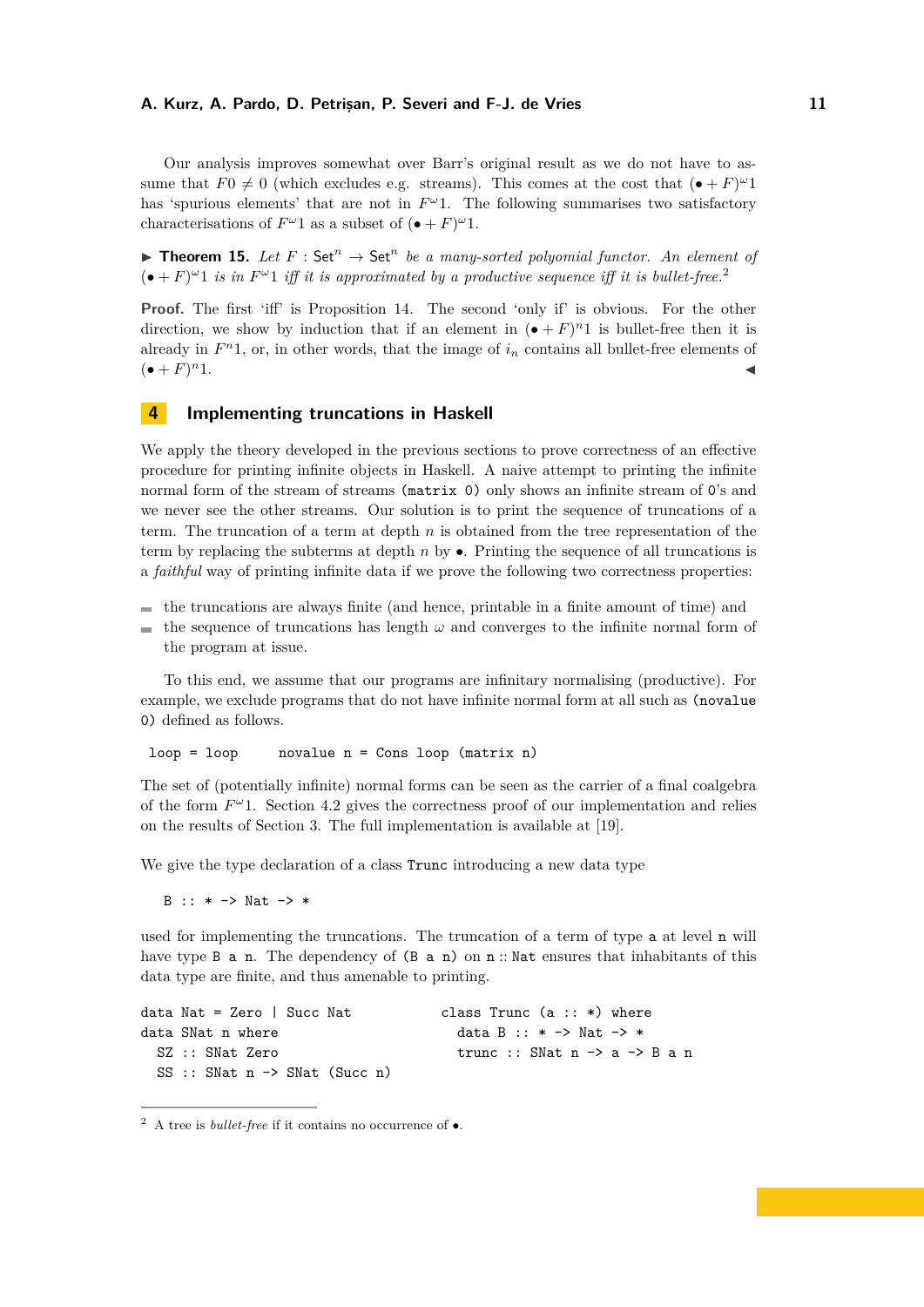Note that we fake dependent types in Haskell using data promotion and singletons [\[26,](#page-15-15) [12\]](#page-15-16). The data type Nat is promoted to kinds. The singleton type (SNat n) can be thought of as having one inhabitant, intuitively, the natural number *n*.

To illustrate how the function trunc works we first present non-generic implementations. We make the parametric datatype (Stream a) an instance of the class Trunc provided the parameter a is also an instance of the class Trunc.

data B (Stream a) n where Bullet :: B (Stream a) Zero ConsS :: B a n  $\rightarrow$  B (Stream a) n  $\rightarrow$  B (Stream a) (Succ n)  $true$   $SZ$  = Bullet trunc (SS n) (Cons x xs) = ConsS (trunc n x) (trunc n xs)

We also consider the data type for rose trees which is a multi-way tree structure in which each node may have an arbitrary number of children [\[6\]](#page-15-17).

data RoseTree a = RoseTree a [RoseTree a]

The definition of trunc needs more care, the following would be wrong:

```
trunc SZ x = BulletRose
trunc (SS n) (RoseTree x xs) = RoseTreeB (trunc n x) (map (trunc n) xs)
```
because  $(\text{map}(\text{trunc } n) \times s)$  is infinite if  $x s$  is infinite. In order to truncate rosetrees correctly, we replace the second line in the above code by the following:

trunc (SS n) (RoseTree x xs) = RoseTreeB (trunc n x) (trunc n xs)

where the last truncation is applied to the list xs. The theoretical foundation behind this solution is the Bekič rule on datatypes as explained in Section [2,](#page-3-0) which allows us to rewrite the definition of rose trees  $\nu X.A \times (\nu Y.1 + X \times Y)$  as  $\Pi_1(\nu(X, Y).(A \times Y, 1 + X \times Y))$ . In other words, (Rosetree a) is written as the solution of two mutually corecursive equations:

$$
X = A \times Y
$$
  
 
$$
Y = 1 + X \times Y
$$
 (8)

After applying the Bekič rule, the many-sorted functor associated to rosetrees is

$$
\left(\begin{array}{c} X \\ Y \end{array}\right) \stackrel{\text{FRT}_A}{\longrightarrow} \left(\begin{array}{c} A \times Y \\ 1 + X \times Y \end{array}\right).
$$

In our implementation, since we are using overloading polymorphism we do not see that we actually have two different versions of the function trunc, one for each recursive equation (assuming *A* is a basic type).

## <span id="page-11-0"></span>**4.1 A generic implementation of truncations**

In this section, we give a uniform implementation of truncation for a wide class of data types. The data types should have the form  $T_1(T_2(\ldots T_n(Int)\ldots))$  where  $T_i(X) = \nu Y.F_i(X, Y)$  and  $F_i$  is a polynomial functor<sup>[3](#page-0-0)</sup>. The view of data types as fixpoints of functors is implemented through a type class called Rep similar to the class Regular but for bifunctors instead of functors [\[2,](#page-14-0) [25\]](#page-15-18). Associated to this class there is a type family FunctorRep.

<sup>3</sup> Actually, *Int* could be replaced by any basic data type.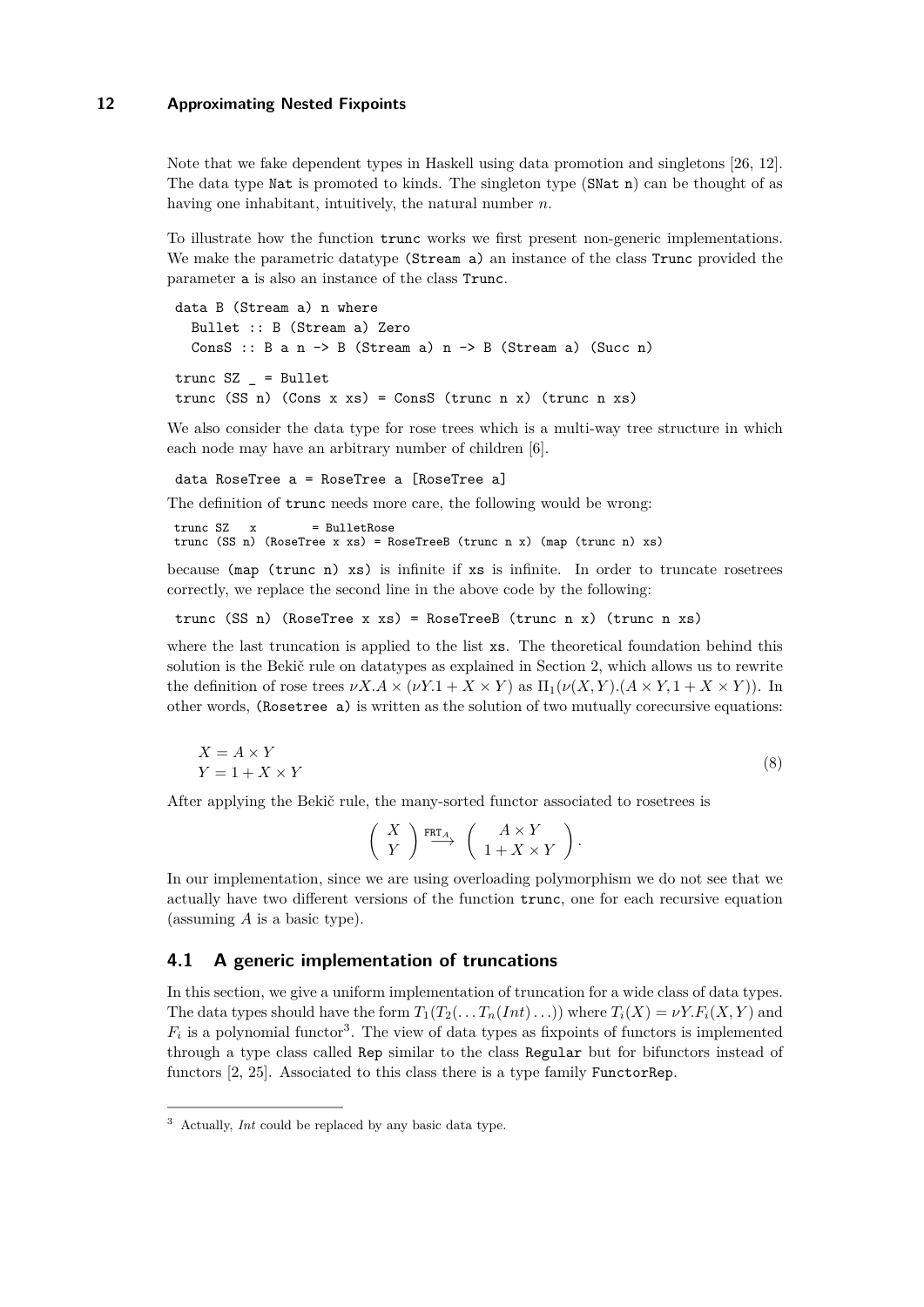```
type family FunctorRep (t : : * -> *) : : * -> * -> *
```
This type family can be seen as a function that given a parametric datatype *T*, it gives a polynomial bifunctor *F* such that  $T(X) = \nu Y.F(X, Y)$ . Polynomial bifunctors are represented by the following type constructors which are all made instances of the class BiFunctor:

- $\blacksquare$  U for constant,
- P1 for first projection,
- **P2** for second projection,
- $\blacksquare$  :\*\*: for product and :++: for sum.

#### class Bifunctor f where

```
bimap :: (a \rightarrow c) \rightarrow (b \rightarrow d) \rightarrow (f a b \rightarrow f c d)
```
For our applications, we restrict the type a in the constant functor U a to be a basic type whose elements are all finitely normalising (i.e. printable in a finite amount of time) such as Int. We can now associate Stream to the functor FStream by means of the type family FunctorRep as follows.

```
type instance FunctorRep Stream = FStream
type FStream = P1 :**: P2
```
The class Rep has two methods that witness the isomorphism in the fixpoint equation  $T(A) \cong$  $F(A, T(A)).$ 

```
class Rep t where
 getRep :: t a \rightarrow (FunctorRep t) a (t a)
 fromRep :: FunctorRep t a (t a) -> t a
```
We make Stream an instance of the class Rep as follows.

getRep (Cons x xs) =  $P1$  x :\*\*:  $P2$  xs fromRep  $(P1 x : **: P2 xs) = Cons x xs$ 

Figure [2](#page-13-1) illustrates the correspondence between our generic Haskell implementation of truncations and the semantic view given in the previous sections. In our code we have the following definition for the function trunc, which we explain below and in Figure [2](#page-13-1) step by step.

```
trunc SZ x = Bullettrunc (SS n) x = NextStep (bimap (trunc n) (trunc n) (getRep x))
```
In the second case we define the truncation at level  $n+1$  of a term x of type  $t a$ . Semantically, this is a coinductive type  $T(A) = \nu Y.F(A, Y)$  obtained as the greatest fixpoint of a functor *F*, which syntactically is given by FunctorRep t.

To compute the truncation of x at level  $n+1$ , first we "unfold" x via the function getRep. Then we truncate at level *n* the terms obtained from the unfolding, and we apply *F*. In our code the application of a bifunctor *F* to two morphisms is done using the function bimap. To be able to use bimap in this case, we should require that FunctorRep t belongs to the class Bifunctor.

The type B  $(t a)$  n of the truncation is defined as a data type with two constructors Bullet and NextStep as follows.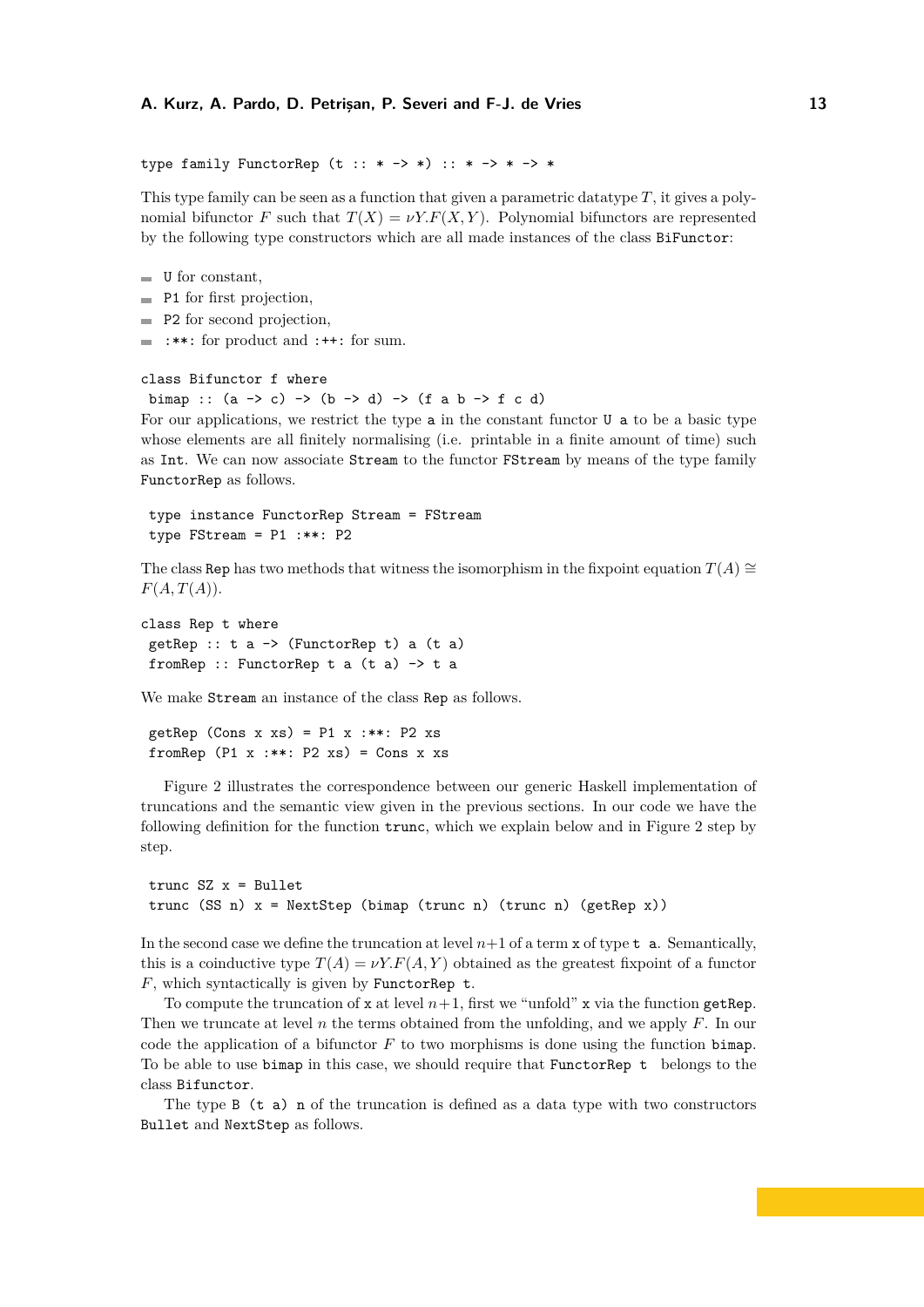<span id="page-13-1"></span>

**Figure 2** Generic definition of truncations in Haskell

```
data B (t a) n where
 Bullet :: B (t a) Zero
 NextStep :: FunctorRep t (B \text{ a } n) (B \text{ (t a) } n) \rightarrow B(t \text{ a}) (Succ n)
```
At a semantic level,  $B(T(A), n)$  is defined inductively as follows. For the base type *Int* we have

$$
B(Int,0) = \{ \bullet \} \qquad B(Int, n+1) = Int
$$

while for a coinductive type  $T(A) = \nu Y.F(A, Y)$  we have

$$
B(T(A), 0) = \{ \bullet \} \qquad B(T(A), n+1) = F(B(A, n), B(T(A), n))
$$

This generic definition of trunc does not work if *F* itself contains a fixpoint. For example, in the case of rosetrees where  $F(A, X) = A \times (\nu Y.1 + X \times Y)$  lists are not truncated but remain infinite. We explain briefly how to extend this generic implementation to include data types of the form  $T_1(T_2(\ldots T_n(Int)))$  where  $T_i(X) = \nu Y.F_i(X, Y)$  and  $F_i$  contains a fixed point. As opposed to polynomial  $F_i$ , if the functors  $F_i$  contain fixpoints, we need to make use of the Bekič rule in the implementation (as well as in the proof of its correctness). This makes it necessary to deal with mutually recursive equations, something that our implementation in terms of the Rep class is not able to manipulate at the moment. There exists a Haskell package that deals with mutually recursive equations generically [\[24\]](#page-15-19). We would need to extend this package to include parametric data types.

## <span id="page-13-0"></span>**4.2 Correctness of the implementation**

For every natural number *n* the truncation (trunc n p) has a finite normal form  $v_n$  independently of whether the normal form v to which p evaluates is finite or not. This is proved by induction on *n*. Assume that the program **p** has type  $T_1(T_2(\mathcal{F}_m(Int)))$  where  $T_i(X) = \nu Y_i.F_i(X, Y_i)$  and  $F_i$  is a polynomial functor for all  $1 \leq i \leq m$ . To complete the correctness proof we need to show:

$$
\mathbf{v}=\lim_{\mathbf{n}\to\infty}\mathbf{v}_n\ .
$$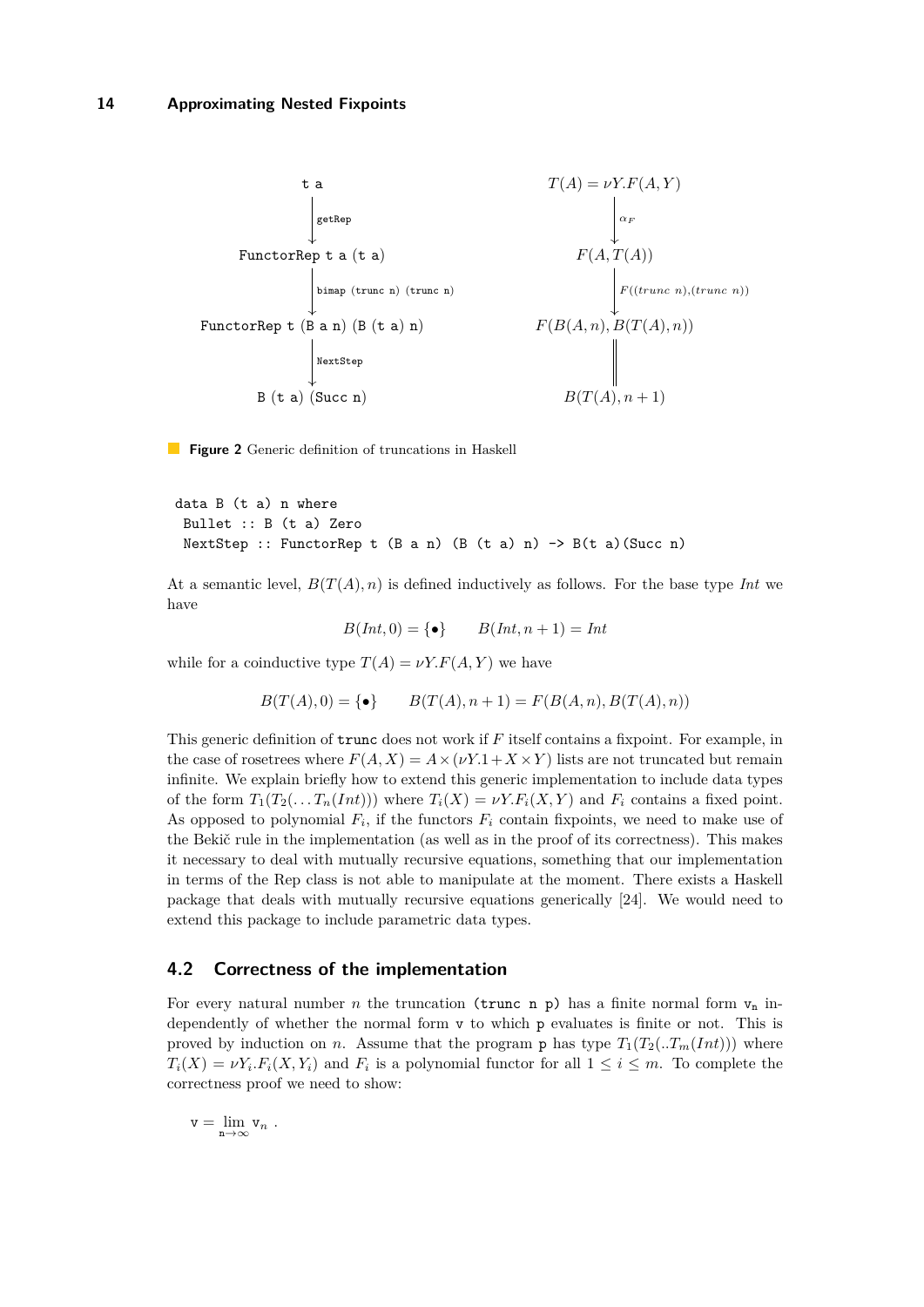Using Bekič rule (Corollary [4\)](#page-5-1), we have that

$$
T_1(T_2(\mathbf{1}T_n(Int))) = \Pi_1 \circ \nu \begin{pmatrix} Y_1 \\ Y_2 \\ \vdots \\ Y_m \end{pmatrix} \cdot \begin{pmatrix} F_1(Y_2, Y_1) \\ F_2(Y_3, Y_2) \\ \vdots \\ F_m(Int, Y_m) \end{pmatrix}.
$$

Let  $F(Y_1, ..., Y_m) = (F_1(Y_2, Y_1), F_2(Y_3, Y_2), ... F_m(Int, Y_m))$ . We also consider the vector  $\overrightarrow{trunc}$   $\overrightarrow{n}$  = (trunc n, ..., trunc n) of length *m*. Then, it is not difficult to show by induction on *n* and using the definition of trunc given in Section [4.1](#page-11-0) that trunc satisfies the following:

$$
\frac{\overrightarrow{\text{trunc }\theta} t}{\text{trunc }(n+1)} = (\bullet, \dots, \bullet)
$$
  

$$
F(\overrightarrow{\text{trunc }n}) \circ \alpha_F
$$

From the above, it is easy to prove by induction on *n* that  $\overrightarrow{trunc \, n}$  *t* is equal to the canonical sequence  $j_n \circ p_n^{\omega}(t)$  of truncations as defined in Section [3.](#page-7-0) By Proposition [10,](#page-9-1) the sequence  $\overline{\text{trunc n}} t$  converges to *t*. It is enough to take a *t* whose first component is v where v is the infinite normal form of our original program *p* of type  $T_1(T_2(\ldots T_n(int)))$ .

## **5 Conclusion**

Whereas some of the techniques we used are well known, there are original theoretical contributions (Theorems [3](#page-5-0) and [15\)](#page-10-1) as well as a novel solution to the problem of printing infinite datatypes in Haskell. Hutton and Gibbons generalised the approximation lemma from [\[6\]](#page-15-17) to a certain class of datatypes that includes the polynomial ones [\[16\]](#page-15-20). Their definition of approximant does not cover the case of parametric datatypes. Danielsson *et al.* implemented their notion of approximant in the ChasingBottoms package [\[1\]](#page-14-1), which is implemented using a style of generic programming called *Scrap Your Boilerplate* [\[20\]](#page-15-21). Our approach is different, as we use the class Regular which views datatypes as fixed points of functors [\[25\]](#page-15-18).

It will be interesting to compare our work with [\[3,](#page-14-2) [11\]](#page-15-22). It is currently not clear to us whether their recursion schemes are strong enough to define truncations of rose trees.

Of course, printing can be seen as an illustrative example only and others, such as the incremental sending of infinite data over a channel, will be pursued in the future. Moreover, there are many topics we didn't touch upon, such as nested datatypes in the sense of [\[8\]](#page-15-2), higher order functors, or dependent types, as well as other functional programming languages such as Agda or Coq. It will also be of interest to investigate type theories with an explicit Bekič rule.

**Acknowledgements** The fourth author would like to acknowledge a Daphne Jackson fellowship sponsored by EPSRC and the University of Leicester.

#### **References**

- <span id="page-14-1"></span>**1** Chasing bottoms package: For testing partial and infinite values. [hackage.haskell.org/](hackage.haskell.org/package/ChasingBottoms) [package/ChasingBottoms](hackage.haskell.org/package/ChasingBottoms). Online: accessed March 2015.
- <span id="page-14-0"></span>**2** Regular: Generic programming library for regular datatypes. [hackage.haskell.org/](hackage.haskell.org/package/regular) [package/regular](hackage.haskell.org/package/regular). Online accessed March 2015.
- <span id="page-14-2"></span>**3** R. Atkey and C. McBride. Productive coprogramming with guarded recursion. In *ACM SIGPLAN International Conference on Functional Programming, ICFP'13, Boston, MA, USA - September 25 - 27, 2013*, pages 197–208, 2013.